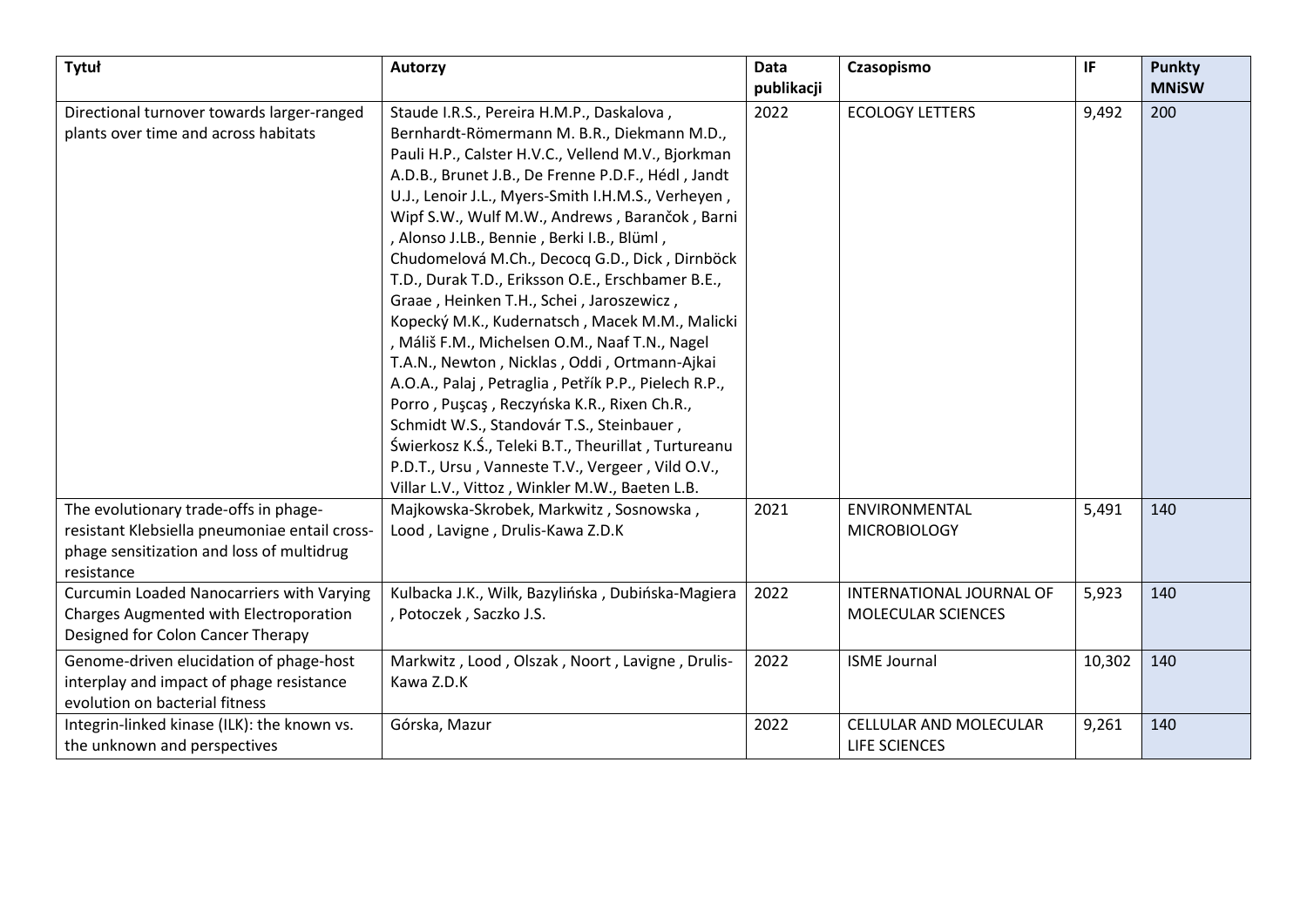| Phylogenetics and phylogeography of red<br>deer mtDNA lineages during the last 50 000<br>years in Eurasia                                                                     | Doan, Niedziałkowska, Stefaniak K.S., Sykut,<br>Jędrzejewska, Ratajczak-Skrzatek U.J.R.S.,<br>Piotrowska, Ridush B.R., Zachos, Popović, Baca,<br>Mackiewicz P.M., Kosintsev, Makowiecki,<br>Charniauski M.h., Boeskorov G.B., Bondarev<br>A.A.B., Danila G.D., Kusak J.K., Rannamäe E.R.,<br>Saarma U.S., Arakelyan M.A., Manaseryan N.M.,<br>Krasnodębski D.K., Titov V.T.,, Hulva P.H.,<br>Bălășescu A.B., Trantalidou K.T., Dimitrijević V.D.,<br>Shpansky A.S., Kovalchuk, Klementiev A.M.K.,<br>Foronova I.F., Malikov D.G.M., Juras A.J.,<br>Nikolskiy P.N., Grigoriev S.E.G., Cheprasov<br>M.Y.Ch., Novgorodov G.P.N., Sorokin A.D.S.,<br>Wilczyński, Protopopov A.V.P., Lipecki G.L.,<br>Stanković | 2022 | ZOOLOGICAL JOURNAL OF THE<br><b>LINNEAN SOCIETY</b> | 3,286 | 140 |
|-------------------------------------------------------------------------------------------------------------------------------------------------------------------------------|------------------------------------------------------------------------------------------------------------------------------------------------------------------------------------------------------------------------------------------------------------------------------------------------------------------------------------------------------------------------------------------------------------------------------------------------------------------------------------------------------------------------------------------------------------------------------------------------------------------------------------------------------------------------------------------------------------|------|-----------------------------------------------------|-------|-----|
| S-Klotho level and physiological markers of<br>cardiometabolic risk in healthy adult men                                                                                      | Żelaźniewicz, Nowak-Kornicka, Pawłowski B.P.                                                                                                                                                                                                                                                                                                                                                                                                                                                                                                                                                                                                                                                               | 2022 | AGING                                               | 5,682 | 140 |
| The Antibacterial Effect of PEGylated<br>Carbosilane Dendrimers on P. aeruginosa<br>Alone and in Combination with Phage-<br>Derived Endolysin                                 | Quintana-Sanchez, Gómez-Casanova, Sánchez-<br>Nieves, Gómez, Rachuna, Wąsik, Semaniak,<br>Maciejewska, Drulis-Kawa Z.D.K, Ciepluch, Mata,<br>Arabski M.A.                                                                                                                                                                                                                                                                                                                                                                                                                                                                                                                                                  | 2022 | INTERNATIONAL JOURNAL OF<br>MOLECULAR SCIENCES      | 5,923 | 140 |
| Baseline and stress-induced prolactin and<br>corticosterone concentrations in a species<br>with female offspring desertion - The case<br>of Whiskered Tern Chlidonias hybrida | Ledwoń, Flis A.F., Banach A.B., Neubauer,<br>Angelier F.A.                                                                                                                                                                                                                                                                                                                                                                                                                                                                                                                                                                                                                                                 | 2022 | <b>General and Comparative</b><br>Endocrinology     | 2,822 | 100 |
| Bats (Plecotus auritus) use contact calls for<br>communication among roost mates                                                                                              | Furmankiewicz J.F., Jones G.J.                                                                                                                                                                                                                                                                                                                                                                                                                                                                                                                                                                                                                                                                             | 2022 | <b>Mammalian Biology</b>                            | 1,863 | 100 |
| Comparative analysis of trace and macro-<br>element bioaccumulation in four free-<br>floating macrophytes in area contaminated<br>by copper smelter                           | Polechońska L.P., Szczęśniak E.SZ., Klink A.K.                                                                                                                                                                                                                                                                                                                                                                                                                                                                                                                                                                                                                                                             | 2022 | International Journal of<br>Phytoremediation        | 3,212 | 100 |
| Microarthropods Living on the Endemic<br>Tree Zelkova abelicea (Ulmaceae) with<br>Particular Attention to Collembola Diversity                                                | Gwiazdowicz D.J.G., Skarżyński D.S., Fazan L.F.,<br>Fragnière Y.F., Ghosn D.G., Kozlowski G.K.,<br>Kuźmiński, Remoundou I.R., Zawieja B.Z.                                                                                                                                                                                                                                                                                                                                                                                                                                                                                                                                                                 | 2022 | Forests                                             | 2,633 | 100 |
| Morphometry of two cryptic tree frog<br>species at their hybrid zone reveals neither<br>intermediate nor transgressive<br>morphotypes                                         | Majtyka, Borczyk, Ogielska M.O., Stöck                                                                                                                                                                                                                                                                                                                                                                                                                                                                                                                                                                                                                                                                     | 2022 | <b>Ecology and Evolution</b>                        | 2,912 | 100 |